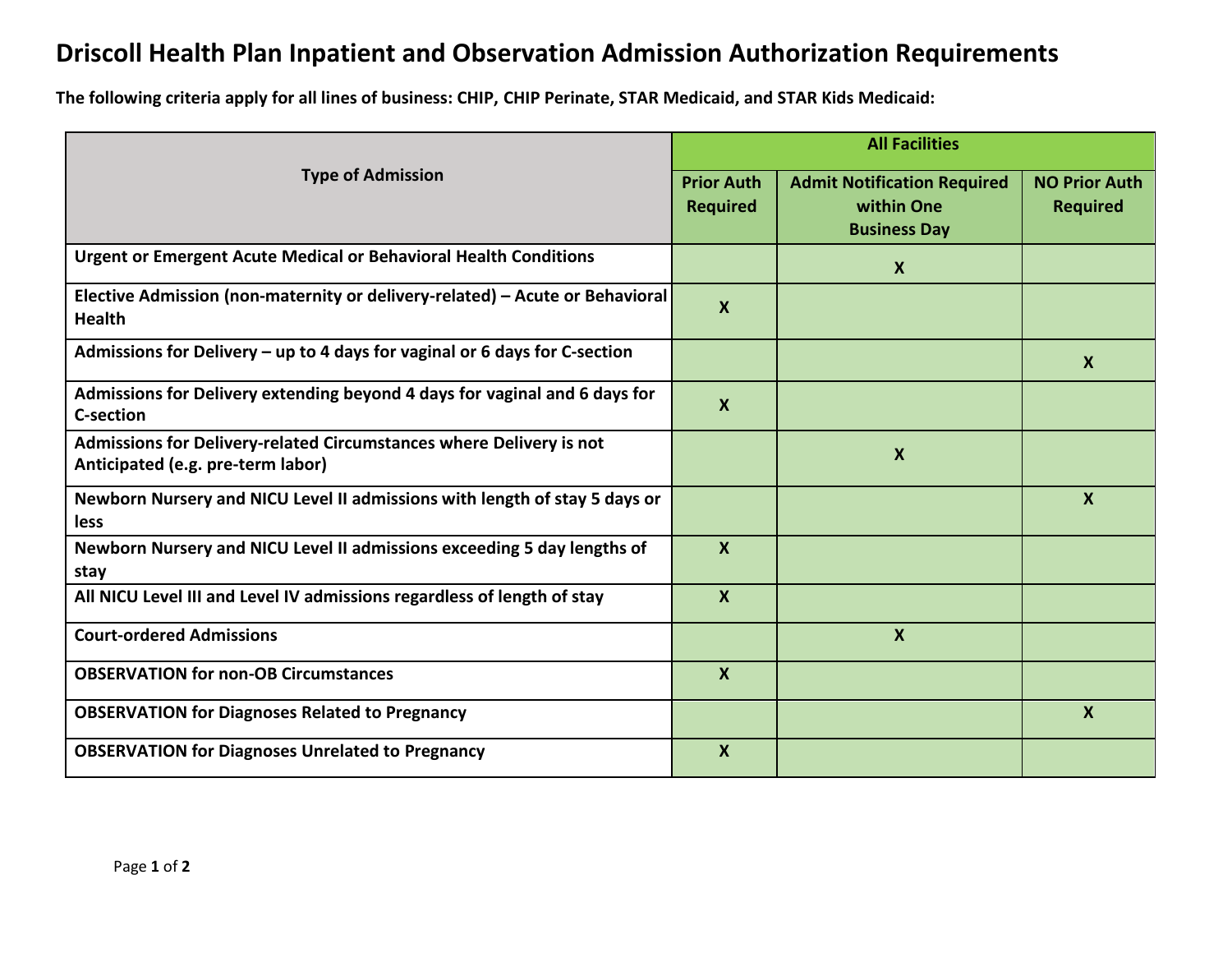## **Driscoll Health Plan Inpatient and Observation Admission Authorization Requirements**

**CRITERIA:** Driscoll Health Plan uses InterQual criteria to determine Medical Necessity. All admissions subject to prior authorization or admissions where admission notification is required are subject to review for Medical Necessity.

**MEDICAL DOCUMENTATION REQUIRED:** When submitting admission notifications and prior authorization requests, the hospital or requesting physician should provide current progress notes, history and physical, radiology or laboratory results, consult notes/reports, or similar medical record documentation to illustrate medical necessity.

**NON-PAR FACILITIES:** Providers must be enrolled as a State of Texas Medicaid provider in order to receive payment for services. Please refer to [www.tmhp.com](http://www.tmhp.com/) for instructions and application to become a Texas Medicaid provider.

## **Eligibility Issues and Late Notification**

| DHP Member Coverage Unknown                                                                                                                                                                                                                                                                                                                  | Retro-Enrollment and assignment to DHP                                                                                                                                                                                                                                                                                                                                                                                      |
|----------------------------------------------------------------------------------------------------------------------------------------------------------------------------------------------------------------------------------------------------------------------------------------------------------------------------------------------|-----------------------------------------------------------------------------------------------------------------------------------------------------------------------------------------------------------------------------------------------------------------------------------------------------------------------------------------------------------------------------------------------------------------------------|
| If DHP coverage was unknown upon admission,<br>and identified during the stay, authorization is<br>required. DHP will process the authorization<br>request without penalty for late notification if                                                                                                                                          | If retro-assignment to DHP is identified during the stay,<br>authorization is required within 30 days of the retro-<br>assignment date. DHP will process the authorization<br>request without penalty for late notification during this                                                                                                                                                                                     |
| the reason for late notification is provided and<br>substantiated in the request for authorization.                                                                                                                                                                                                                                          | timeframe. Indication of retro-assignment as reason for<br>late notification must be provided with the<br>authorization request.                                                                                                                                                                                                                                                                                            |
| If DHP coverage identified post discharge but<br>prior to claim submission, authorization is<br>required prior to claims submission. DHP will<br>conduct retrospective review of the stay<br>without penalty for late notification if the<br>reason for late notification is provided and<br>substantiated in the request for authorization. | If retro assignment to DHP is identified after discharge<br>and prior to claim submission, authorization is required<br>within 30 days of the retro-assignment date and prior<br>to claims submission. DHP will conduct retrospective<br>review of the stay without penalty for late notification.<br>Indication of retro-assignment as reason for late<br>notification must be provided with the authorization<br>request. |

Providers may notify DHP of either above scenario in one of the following manners:

- Via the DHP Provider Portal on the internet through the Driscoll Health Plan (DHP) website: **[www.driscollhealthplan.com](http://www.driscollhealthplan.com/)**, by entering a note on the referral;
- Via facsimile, by entering a comment on the cover sheet or authorization request form, toll free 1-866-741-5650; or
- Via telephone call to the DHP UM department, toll free 1-877-455-1053.

Page **2** of **2**